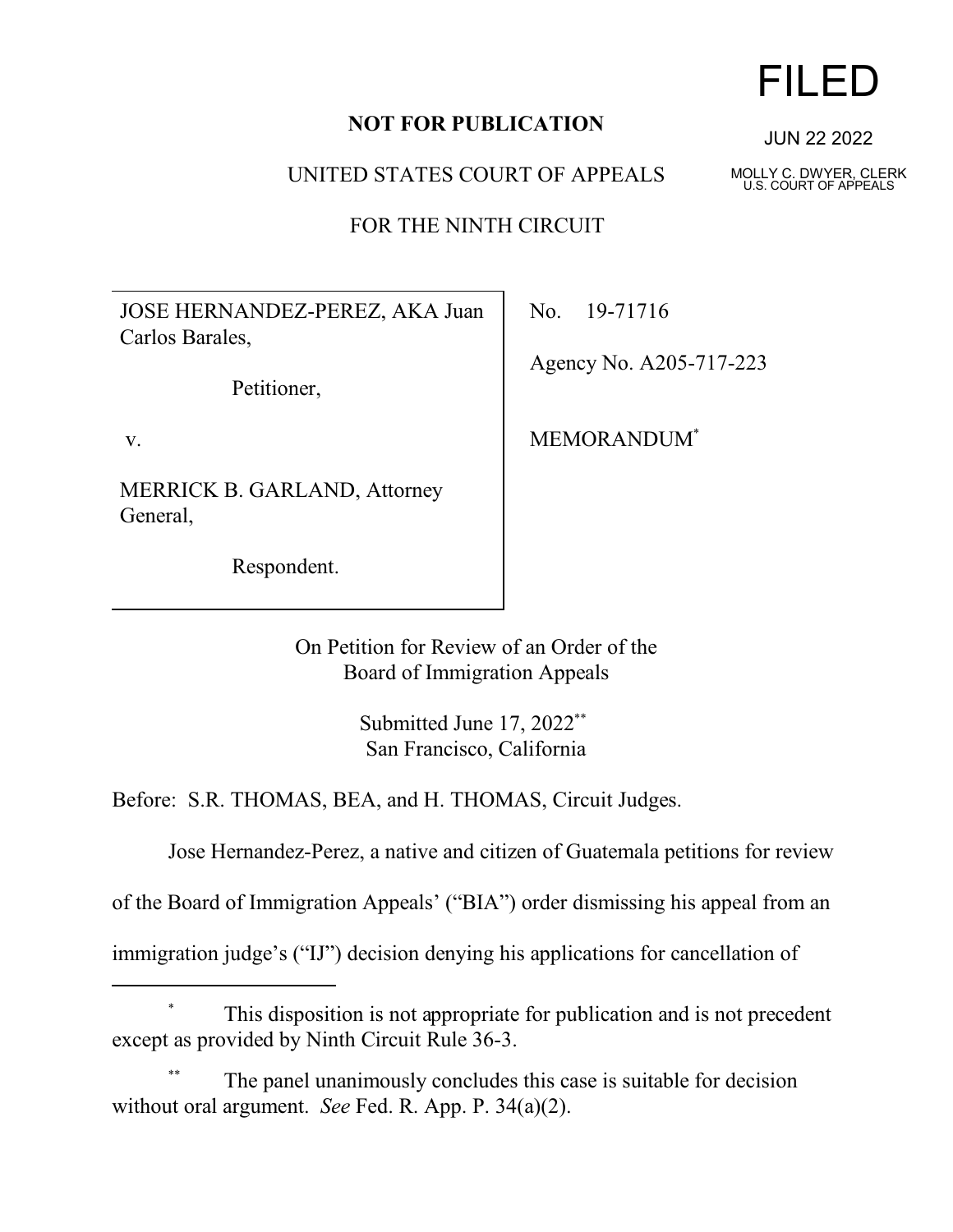removal, asylum,<sup>1</sup> withholding of removal, and relief under the Convention Against Torture ("CAT"). Our jurisdiction is governed by 8 U.S.C. § 1252.

"Where the BIA conducts its own review of the evidence and law, rather than adopting the IJ's decision, our review is limited to the BIA's decision, except to the extent the IJ's opinion is expressly adopted." *Guerra v. Barr*, 974 F.3d 909, 911 (9th Cir. 2020) (quoting *Rodriguez v. Holder*, 683 F.3d 1164, 1169 (9th Cir. 2012)). We review constitutional claims and questions regarding our own jurisdiction de novo. *Sandoval-Luna v. Mukasey*, 526 F.3d 1243, 1245 (9th Cir. 2008). We review for substantial evidence the agency's denial of withholding of removal and CAT relief, *Duran-Rodriguez v. Barr*, 918 F.3d 1025, 1028 (9th Cir. 2019), meaning we must accept the agency's findings as "conclusive unless any reasonable adjudicator would be compelled to conclude to the contrary," *Garland v. Ming Dai*, 141 S. Ct. 1669, 1677 (2021) (quoting 8 U.S.C. § 1252(b)(4)(B)).

We dismiss in part and deny in part the petition for review.

#### I

We lack jurisdiction over Hernandez-Perez's sole challenge to the agency's denial of cancellation of removal—that the IJ violated his procedural due process

<sup>&</sup>lt;sup>1</sup> The IJ determined that Hernandez-Perez's asylum claim was barred by the one-year filing deadline, and Hernandez-Perez did not appeal that determination to the BIA.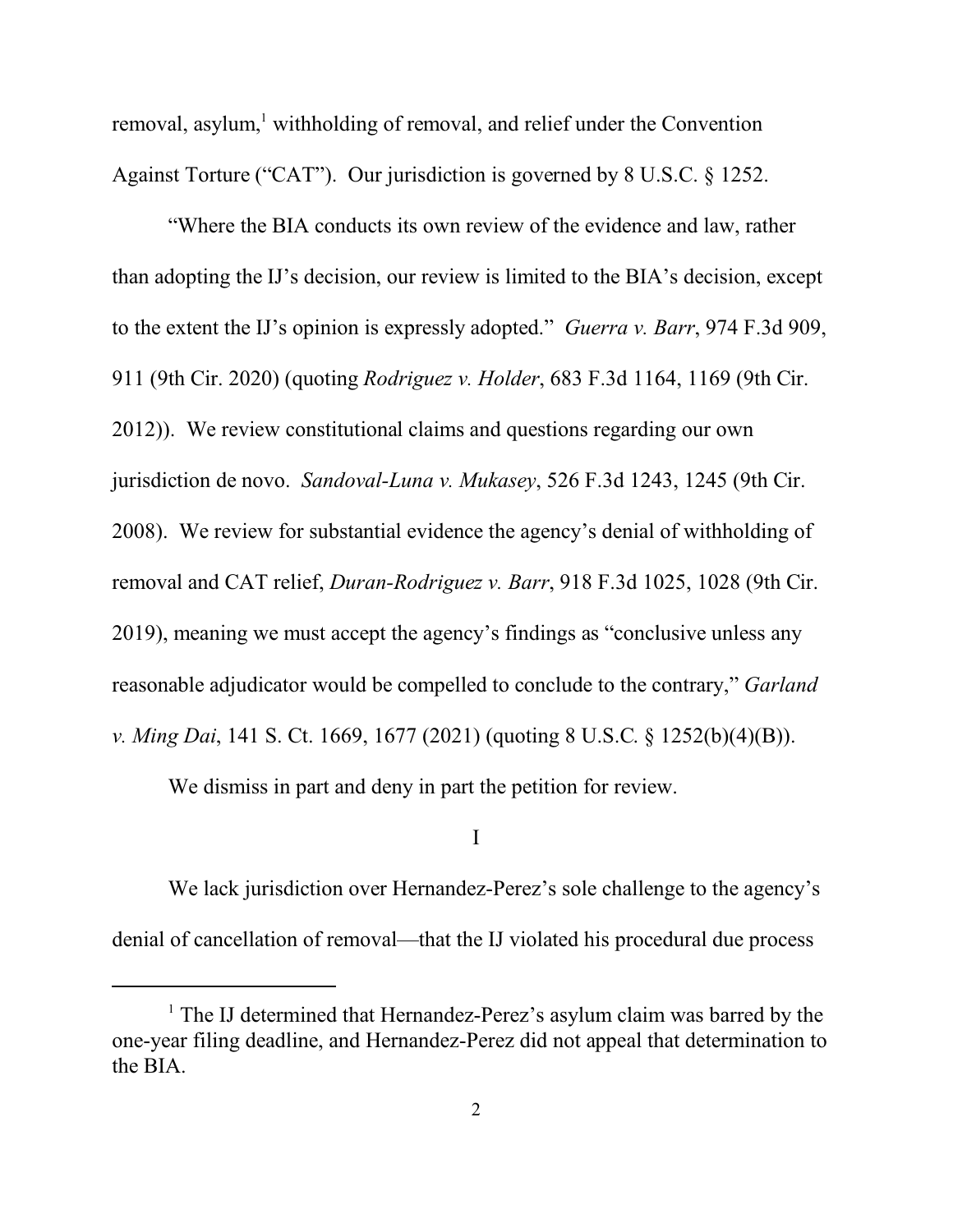rights by failing to solicit enough facts about the hardship his removal would cause one of his U.S. citizen sons. We retain jurisdiction over due process challenges to the agency's discretionary hardship determinations, but only when those challenges are "colorable." *Mendez-Castro v. Mukasey*, 552 F.3d 975, 978 (9th Cir. 2009). Hernandez-Perez's claim does not satisfy that standard. The IJ expressly acknowledged the evidence tendered by Hernandez-Perez in the hardship analysis; the existing record already includes the "additional" facts that he faults the IJ for not developing; and his counsel unequivocally declined the IJ's invitation to solicit more witness testimony regarding hardship. *See Martinez-Rosas v. Gonzales*, 424 F.3d 926, 930 (9th Cir. 2005) ("To be colorable in this context, the alleged violation need not be substantial, but it must have some possible validity." (quoting *Torres-Aguilar v. INS*, 246 F.3d 1267, 1271 (9th Cir. 2001))). Accordingly, we dismiss this portion of the petition for review for lack of jurisdiction.

#### II

The BIA did not err in concluding that Hernandez-Perez has not proven his eligibility for withholding of removal. He does not allege past persecution in Guatemala; his proposed particular social group is not cognizable; and he has not articulated any other protected ground on which future persecution might be based.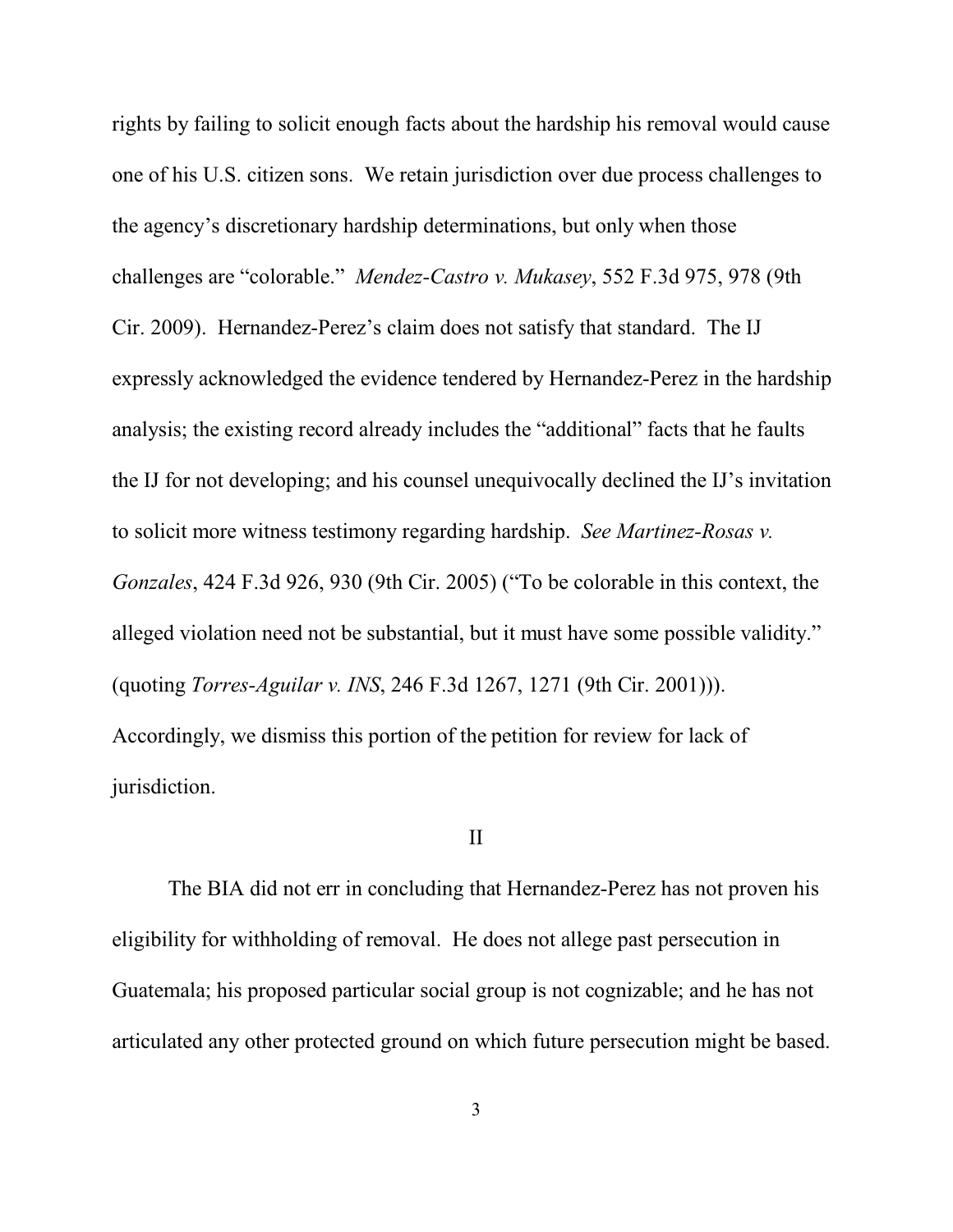*See Delgado-Ortiz v. Holder*, 600 F.3d 1148, 1151–52 (9th Cir. 2010) (per curiam) (rejecting as "too broad" a social group of "returning Mexicans from the United States"); *Zetino v. Holder*, 622 F.3d 1007, 1016 (9th Cir. 2010) ("An alien's desire to be free from harassment by criminals motivated by theft or random violence by gang members bears no nexus to a protected ground.").His claim that the BIA erred by misconstruing his proposed social group is not persuasive, given that his appeal to the BIA made clear that the future persecution he fears would arise from his recent migrant status, not his family identity. *See Diaz-Reynoso v. Barr*, 968 F.3d 1070, 1084 (9th Cir. 2020) (recognizing "it is an applicant's burden to specifically delineate her proposed social group" before the agency (quoting *Matter of W-Y-C- & H-O-B-*, 271 I. &. N. Dec. 189, 191 (BIA 2018))).

Moreover, substantial evidence supports the BIA's conclusion that Hernandez-Perez has not shown that he is "more likely than not" to be persecuted. *Cf. Rusak v. Holder*, 734 F.3d 894, 896 (9th Cir. 2013) (requiring "credible, direct, and specific evidence in the record of facts that would support" a sufficient likelihood of future persecution (quoting *Duarte de Guinac v. INS*, 179 F.3d 1156, 1159 (9th Cir. 1999))).